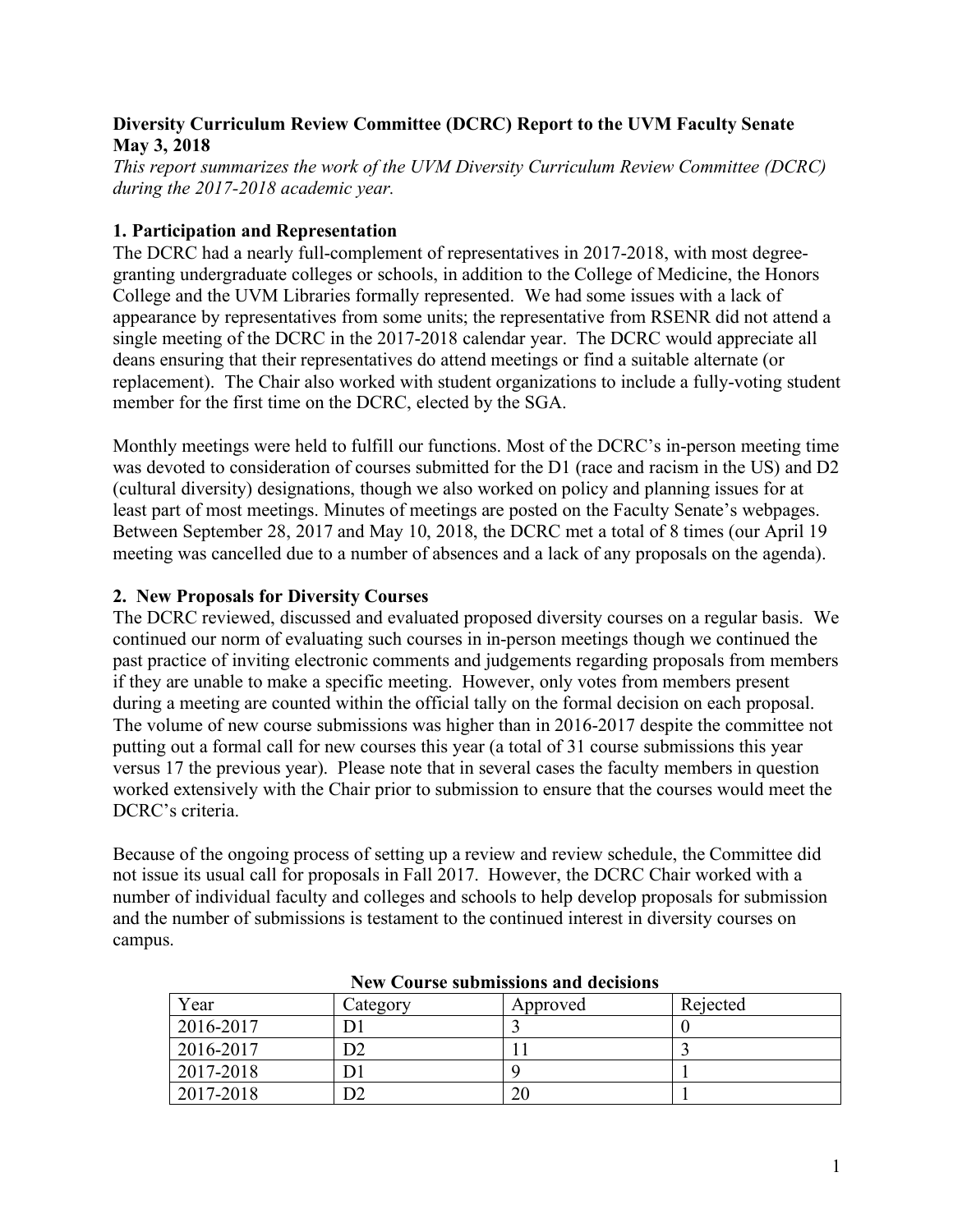## **3. Transfer Credits for Diversity Courses**

The DCRC received 13 petitions for transfer-credit equivalent courses for the diversity designation (8 x D2 and 4 x D1). Petitioners must demonstrate through a short essay and submission of syllabi and other supporting materials that the courses they wish to have considered are at least 75% similar to a parallel course at UVM. A sub-committee of the DCRC considers each case and makes a recommendation to the full committee. In 2017-2018 6 x D2 and 3 x D1 petitions were approved and 2 x D2 and 2 x D1 requests were denied. Several students asked whether the requirement could be waived; as per university regulations we informed them that it could not be. No alternative activity requests were received. The Registrar's Office has helped to create an online form for all general education requirements including the D1/D2 which has great potential for reducing our administration of such transfer requests.

## **4. Assessment of Diversity Requirement Outcomes**

As part of our ongoing charge to review and assess the D1 and D2 courses, the DCRC has been working with the General Education Diversity Assessment Committee (GEDAC) headed by Cynthia Reyes and Katie Shepherd to understand and align with the work they are doing (part of the NEASC accreditation process). The GEDAC co-chairs presented to the DCRC at the start of our September 28, 2017 meeting and have spoken several times to the Chair to seek input and aid in undertaking some of their extensive assessment projects that are focused for the current year on D1 outcomes. We look forward to continuing our work with the GEDAC and incorporating some of their assessments into our own ongoing reviews of the diversity curriculum.

## **5. Review Process and Schedule**

One of our main tasks in 2017-2018 has been to develop and implement a schedule to review all of the courses currently listed under the D1 and D2 designations. There has been for several years both confusion and some level of dissatisfaction over the absence of a review mechanism and process for these courses, as expressed by faculty, students and administrators alike. The reasons for there not being a review – something that was envisioned and incorporated into the language of the diversity requirement when it was first passed by Faculty Senate – are several.

We should recognize first and foremost that there are competing visions as to what the diversity requirement is expected to actually achieve at UVM. For some constituencies the desire is to change behavior and norms for students, while for others the goal is more to create awareness and education on topics of diversity. And unlike some other institutions where general education objectives are achieved by offering a standardized course or courses (e.g. a single English comprehension course or exam that all students must successfully pass), at UVM we have a distributed mechanism whereby students can fulfill the requirement by taking one of a range of courses that address a broader set of objectives and competencies. In the case of the diversity requirement at UVM, this takes the form of 14 competencies organized within four broader areas.

Furthermore, when the requirement was originally launched, it was done so by drawing on the existence of approximately 80 courses that were already being taught on campus in the areas of race/racism in the US (D1) and general diversity (D2). These courses were essentially 'grandfathered' into the system – they were not designed to be taught for this purpose but rather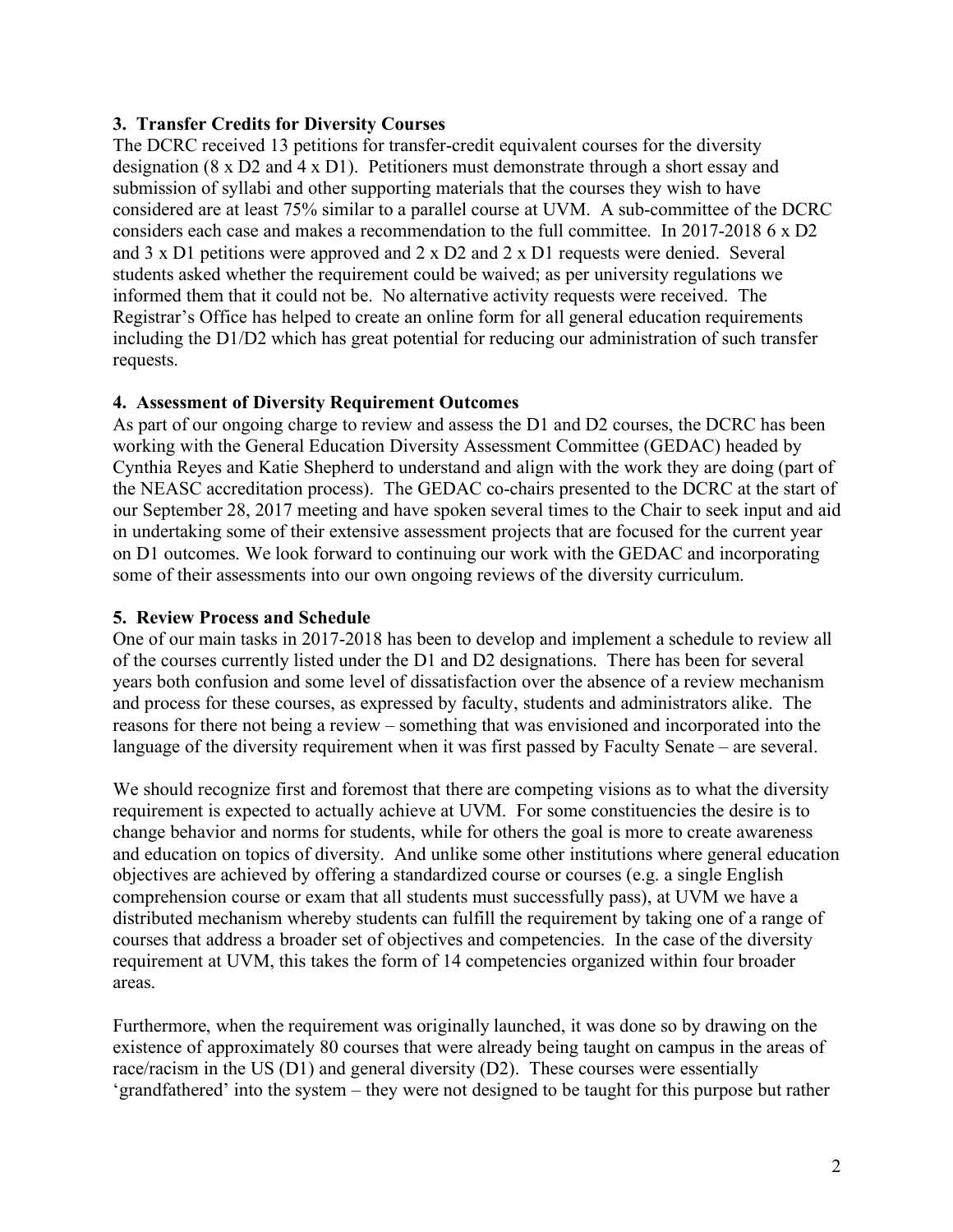for fulfilling requirements in different disciplines and departments. They were thus never initially reviewed. As the requirement grew, the nature of the D1/D2 curriculum changed. Many new courses were added, either as regular offerings or as special topics courses (the latter especially as new faculty joined the university and especially in CAS added a large number of D1 and D2 courses). The diversity requirement came online in 2006 and by 2018 had been joined by three other general education requirements as UVM's offerings university-wide began to become more consolidated and consistent. Yet while the general education offerings and D1/D2 in particular have flourished, a parallel infrastructure for maintaining and reviewing courses has lagged behind. A number of important steps have been taken over the 2016-2018 period to improve the support for general education initiatives on campus and to standardize the approval and review process for courses. These include:

- The creation of a General Education Coordinating Committee, a subcommittee of the Faculty Senate's Curricular Affairs Committee and now charged with overseeing consistency of processes and offerings for the Sustainability, Diversity, Quantitative Reasoning, and First Year Writing and Information Literacy requirements. The DCRC voted unanimously in its February 15, 2018 meeting to endorse membership in the GECC. This body which includes representatives from the Provost's Office and the chairs of each of the general education areas is designed to increase communication and consistency between all concerned stakeholders on campus.
- The improvement of the General Education website, especially in terms of making clearer to both students and faculty what the standards and processes for fulfilling the diversity requirement might be. Of particular note is the work that the Registrar's Office has undertaken to create a clear form for students to fill out online to assist with the transfer credit process.
- Dedication of additional staff resources (mainly by the Faculty Senate and the Provost's office) to help assist the various general education committees to

In terms of a review schedule and process for the DCRC, developing this has been one of the main goals for the committee this year. Building on the draft schedules developed by past chairs Kasser and Ewald, the current DCRC Chair worked with the Registrar in November 2017 to review all of the courses currently approved as D1 and D2 courses. This yielded an initial total of 147 x D1 and 394 x D2 courses on the books. The Chair then contacted all 51 units, programs and departments offering these courses and inquired as to which courses still remained active and which ones were legacies. This review yielded the following still active diversity courses:

- 86 x D1 (regular)
- 20 x D1 (special topics)
- 20 x D1 (topics in)
- 215 x D2 (regular)
- 20 x D2 (special topics)
- $35 \times D2$  (topics in)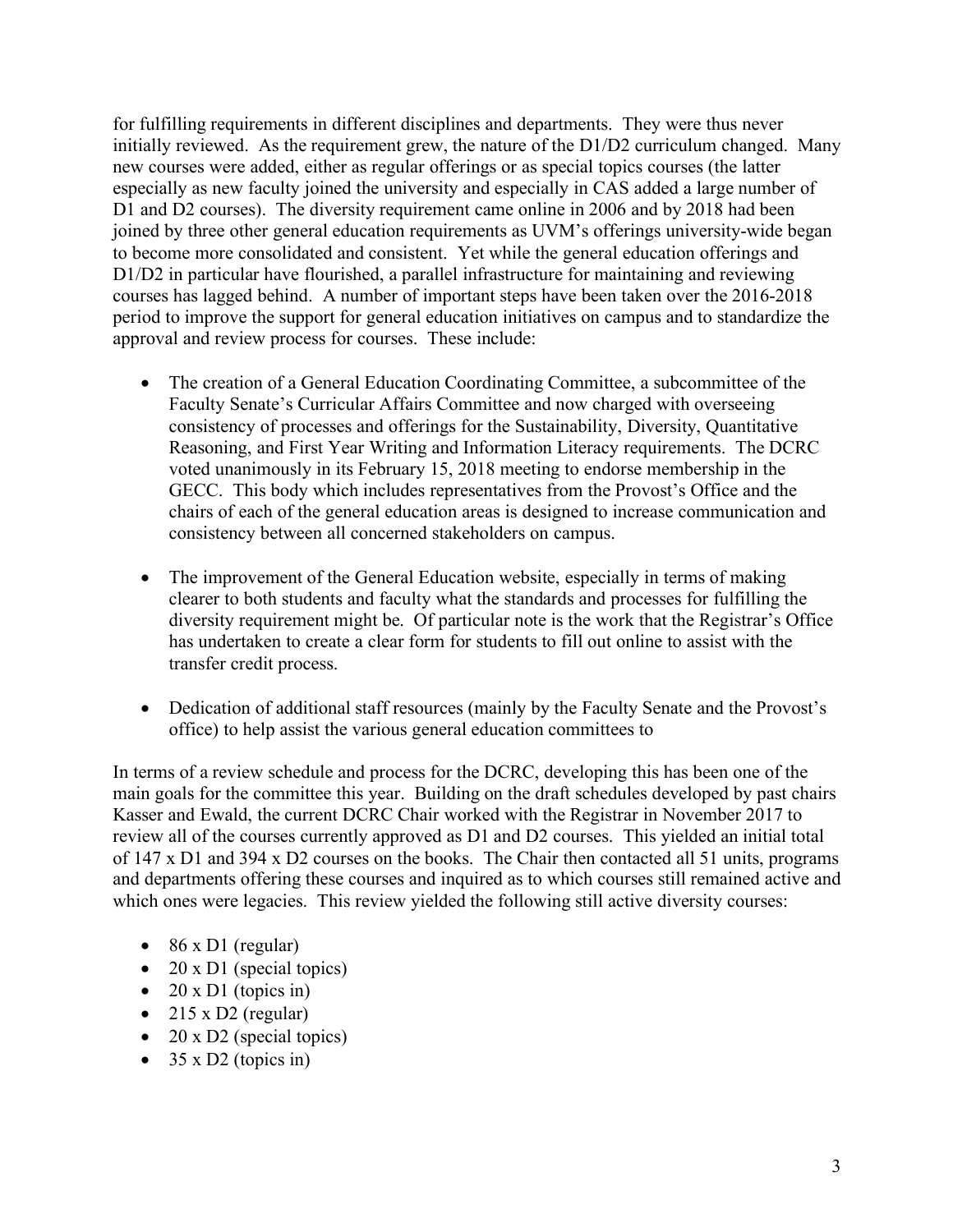The DCRC recommends the following steps in order to begin a review schedule initiated in AY2018-2019:

- Remove special topics courses (which are by their very nature temporary and meant to last for a maximum of three offerings) from the list of D1 and D2 designated courses. We will continue to review and approve special topics courses in the future, recognizing that these play an important role in helping to push curricular innovation as well as create space for new teaching methods and content, especially for newer faculty. However, we will approve these on a case-by-case basis for a one-year period each.
- Work with the HCOL to develop a separate mechanism for their courses which consist of the bulk of "topics-in" classes approved for the D1 and D2 designation. 52 out of 55 courses currently listed as "topics-in" classes are either HCOL 085/086 or HCOL 185/186 classes and are already for the most part only granted approval on an annual basis (depending on what courses are offered by the HCOL that year).
- Institute a review schedule based on the remaining total of 301 courses over a period of five years. The DCRC meets on average 8 times during each academic year. We propose therefore to review approximately 60 courses per year, or approximately 7 per meeting. Given that the past two academic years have seen course proposals totaling between 17 and 31 new submissions, the maximum workload that the DCRC should see in terms of course reviews is approximately eleven submissions per meeting.
- Work with departments to ensure that no one program is over-burdened with too many reviews in any given year.
- Our plan is to begin our review with the first set of 60 courses which would be approved for a five-year period; at the end of year 5 they would be up for renewal and the cycle would begin again. Please see attached schedule for more details.
- Approvals would be completed on a course-by-course basis, with an instructor of record for each submission. Course approvals would be tied to a specific instructor, not the course number (as is the current practice). If a course is taught by only 1 instructor, only they need work through the approval process. If other instructors are added to the teaching of the course, each must go through their own approval. In multi-section courses, each instructor must have their own syllabus and submission approved.

The DCRC notes that in order to maintain rigor, consistency and clarity for faculty and students, adequate staff support and infrastructure need to be a part of the review process. We take this to mean the following:

• Continued (and greater) staff support for communicating with departments, faculty and students. The DCRC would like to express our sincere gratitude to Tiera Porter and Laurie Eddy of the Faculty Senate offices for their excellent work with the committee this year. Tiera Porter in particular has been instrumental in making the DCRC work and supporting the chair.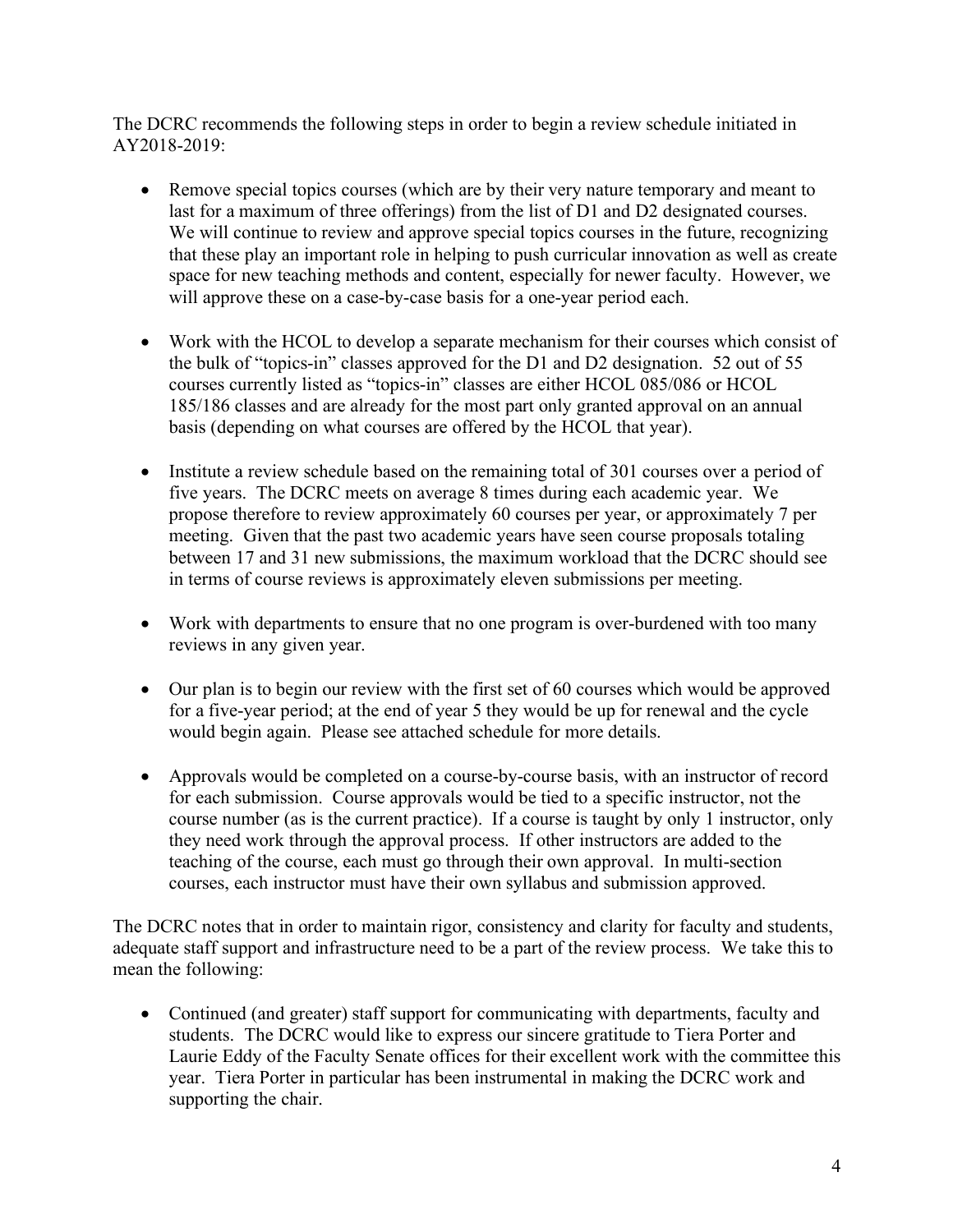• Institutional support for a database and repository of all submissions so that we can keep better records of all courses designated D1 and D2. Having such records should also make future reviews less cumbersome or time-consuming for all involved as faculty can consult and update their previous submissions including answers to all questions regarding how courses achieve competencies, rather than starting them from scratch.

# **6. Diversity Faculty Fellows Program**

The DCRC would like to strongly support the creation of a Diversity Faculty Fellows Program to function as a 'community of practice' for instructors teaching the D1 and D2 courses. This program could be modeled on successful existing faculty fellows programs (e.g. the Sustainability Faculty Fellows Program and the Service Learning Faculty Fellows Program) which are semester- or year-long professional development programs in which a small group of faculty gather to work over a long period on syllabi, teaching strategies, and problem-solving. A new group of fellows could be recruited each year and help to build up pedagogical capacity as a result. It should be noted that the DCRC has made a similar recommendation in every year-end report to the Faculty Senate since the 2010-2011 academic year.

## **7. Outreach to Campus Groups**

The past few years have been witness to a range of campus activism on issues of racism, diversity, marginalization, oppression, and a number of others besides. The chair, and in some cases the committee as a whole, worked with students, faculty, staff, and administration colleagues across campus on a variety of other business related to the committee's charge to "monitor...experiences in the Diversity Curriculum" and to "support and develop the faculty's capacity to offer diversity courses." Of particular note was the student protests led by the NoNames for Justice group in both fall and spring semesters, culminating in a walkout and mediated negotiations with the administration that focused on a number of issues but included teaching and learning outcomes in the D1 and D2 courses in particular. Over the course of AY2017-2018, the DCRC Chair conducted the following outreach:

- Met with the University President and Provost (September 2017 and March 2018)
- Met with representatives from NoNames for Justice on multiple occasions in September-December 2017 and helped to provide feedback on their and the SGA's proposals to include a student member on the DCRC; this proposal was voted on and unanimously approved in our December 2017 meeting and a student member was added to the committee for Spring 2018.
- Met with student representatives from CAS speaking about the college-specific issues regarding D1 and D2 courses on multiple occasions between March-May 2018
- Met with the Associate Provost for Faculty Affairs to provide input into the discussions with student organizers
- Participated in GECC planning meetings on a monthly basis
- Met with members of the Civil Rights Committee of United Academics in February 2018 to provide feedback on their proposed changes to the D1 and D2 teaching experience
- Met with reporters from the *Vermont Cynic* and the *Burlington Free Press* to discuss the diversity requirement at UVM in March 2018